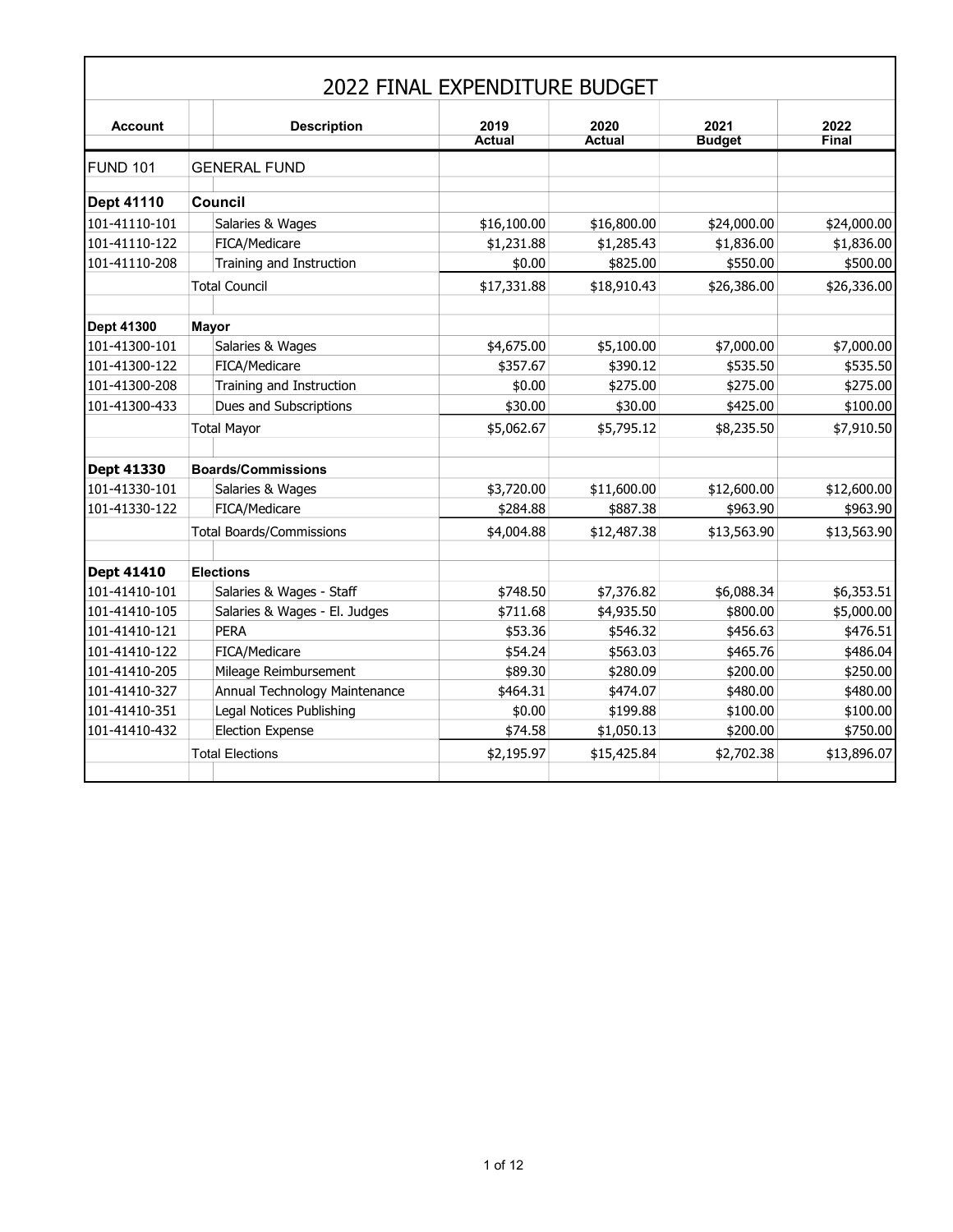| <b>Account</b>                 | <b>Description</b>                              | 2019<br><b>Actual</b> | 2020<br><b>Actual</b> | 2021<br><b>Budget</b> | 2022<br>Final |
|--------------------------------|-------------------------------------------------|-----------------------|-----------------------|-----------------------|---------------|
| <b>Dept 41500</b>              | Administration                                  |                       |                       |                       |               |
| 101-41500-101                  | Salaries & Wages                                | \$129,434.53          | \$160,083.60          | \$164,099.28          | \$175,830.11  |
| 101-41500-121                  | <b>PERA</b>                                     | \$9,212.77            | \$11,380.74           | \$12,307.45           | \$13,187.26   |
| 101-41500-122                  | FICA/Medicare                                   | \$9,505.55            | \$11,834.66           | \$12,553.59           | \$13,451.00   |
| 101-41500-134                  | ST/LT Disability Insurance                      | \$3,608.16            | \$3,997.92            | \$4,000.00            | \$4,000.00    |
| 101-41500-150                  | Worker s Comp                                   | \$1,580.39            | \$1,938.84            | \$1,960.00            | \$1,960.00    |
| 101-41500-160                  | Health/Dental Insurance                         | \$55,019.16           | \$58,564.86           | \$67,440.00           | \$68,720.00   |
| 101-41500-185                  | Unemployment Compensation                       | \$0.00                | \$1,876.66            | \$2,000.00            | \$1,000.00    |
| 101-41500-200                  | <b>Office Supplies</b>                          | \$2,767.02            | \$3,989.25            | \$4,000.00            | \$4,000.00    |
| 101-41500-205                  | Mileage Reimbursement                           | \$2,890.28            | \$2,503.04            | \$3,000.00            | \$3,000.00    |
| 101-41500-208                  | Training and Instruction                        | \$859.76              | \$70.00               | \$2,000.00            | \$2,000.00    |
| 101-41500-217                  | <b>Education Reimbursement</b>                  | \$0.00                | \$0.00                |                       | \$0.00        |
|                                | <b>Professional Srvs</b>                        | \$58.91               | (\$130.35)            | \$0.00                |               |
| 101-41500-300<br>101-41500-301 |                                                 | \$12,120.92           | \$13,005.62           | \$500.00              | \$500.00      |
|                                | Auditing/Acctg Services<br><b>Assessor Fees</b> | \$14,481.92           | \$13,864.01           | \$9,225.00            | \$9,525.00    |
| 101-41500-302                  |                                                 |                       |                       | \$15,500.00           | \$15,000.00   |
| 101-41500-303                  | <b>Engineering Fees</b>                         | \$32,421.82           | \$17,779.90           | \$20,000.00           | \$20,000.00   |
| 101-41500-304                  | Legal Fees                                      | \$55,402.05           | \$275,270.40          | \$160,000.00          | \$70,000.00   |
| 101-41500-308                  | <b>Consultant Fees</b>                          | \$3,201.42            | \$16,798.75           | \$5,000.00            | \$10,000.00   |
| 101-41500-311                  | <b>Safety Training Services</b>                 | \$240.00              | \$66.69               | \$160.00              | \$160.00      |
| 101-41500-321                  | Telephone                                       | \$2,584.80            | \$1,925.88            | \$2,600.00            | \$2,200.00    |
| 101-41500-322                  | Postage                                         | \$667.14              | \$809.34              | \$1,050.00            | \$1,050.00    |
| 101-41500-324                  | Messenger Service                               | \$0.00                | \$0.00                | \$0.00                | \$0.00        |
| 101-41500-327                  | Annual Technology Maintenance                   | \$4,423.67            | \$4,622.66            | \$4,500.00            | \$4,700.00    |
| 101-41500-350                  | Print/Binding                                   | \$3,980.80            | \$4,813.13            | \$5,000.00            | \$5,000.00    |
| 101-41500-351                  | Legal Notices Publishing                        | \$658.23              | \$793.48              | \$1,500.00            | \$1,200.00    |
| 101-41500-352                  | <b>General Notices</b>                          | \$868.85              | \$159.43              | \$800.00              | \$300.00      |
| 101-41500-353                  | <b>Ordinance Publication</b>                    | \$0.00                | \$167.79              | \$500.00              | \$500.00      |
| 101-41500-361                  | General Liability Ins                           | \$16,898.00           | \$13,816.00           | \$18,000.00           | \$18,000.00   |
| 101-41500-381                  | <b>Electric Utilities</b>                       | \$3,100.00            | \$3,052.48            | \$4,000.00            | \$3,500.00    |
| 101-41500-382                  | Water/Sewer Utilities                           | \$741.66              | \$1,073.84            | \$1,000.00            | \$1,000.00    |
| 101-41500-383                  | <b>Gas Utilities</b>                            | \$2,368.94            | \$2,268.64            | \$2,400.00            | \$2,400.00    |
| 101-41500-384                  | Refuse/Garbage Disposal                         | \$781.56              | \$803.40              | \$900.00              | \$900.00      |
| 101-41500-385                  | <b>Building Security</b>                        | \$963.40              | \$3,197.40            | \$1,500.00            | \$1,500.00    |
| 101-41500-400                  | General Maintenance                             | \$9,826.42            | \$8,322.76            | \$10,000.00           | \$12,000.00   |
| 101-41500-401                  | Repair Buildings                                | \$5,593.78            | \$721.03              | \$6,000.00            | \$6,000.00    |
| 101-41500-404                  | Repair Machinery/Equipment                      | \$324.55              | \$538.99              | \$1,000.00            | \$700.00      |
| 101-41500-410                  | Sirens/Flags                                    | \$553.50              | \$553.50              | \$750.00              | \$800.00      |
| 101-41500-411                  | Culligan                                        | \$307.11              | \$353.51              | \$400.00              | \$350.00      |
| 101-41500-430                  | Miscellaneous                                   | \$1,225.77            | \$2,204.15            | \$1,500.00            | \$1,500.00    |
| 101-41500-433                  | Dues and Subscriptions                          | \$2,673.33            | \$3,738.47            | \$4,000.00            | \$4,000.00    |
| 101-41500-438                  | Real Estate Taxes                               | \$293.81              | \$293.82              | \$400.00              | \$1,450.00    |
| 101-41500-439                  | County/State Charges                            | \$116.00              | \$0.00                | \$150.00              | \$150.00      |
| 101-41500-440                  | <b>Bank Charges</b>                             | \$2,754.85            | \$3,646.75            | \$3,000.00            | \$3,000.00    |
| 101-41500-490                  | Subcontracted Services                          | \$5,022.20            | \$5,016.15            | \$5,500.00            | \$5,500.00    |
|                                | <b>Total Administration</b>                     | \$399,533.03          | \$655,787.19          | \$560,195.32          | \$490,033.37  |
| <b>Dept 41900</b>              | <b>IT Services</b>                              |                       |                       |                       |               |
| 101-41900-230                  | <b>Contracted Services</b>                      | \$7,418.60            | \$8,706.57            | \$10,193.75           | \$10,309.95   |
| 101-41900-329                  | Anoka County fiber optic                        | \$1,500.00            | \$900.00              | \$900.00              | \$900.00      |
|                                | Total IT                                        | \$8,918.60            | \$9,606.57            | \$11,093.75           | \$11,209.95   |
|                                |                                                 |                       |                       |                       |               |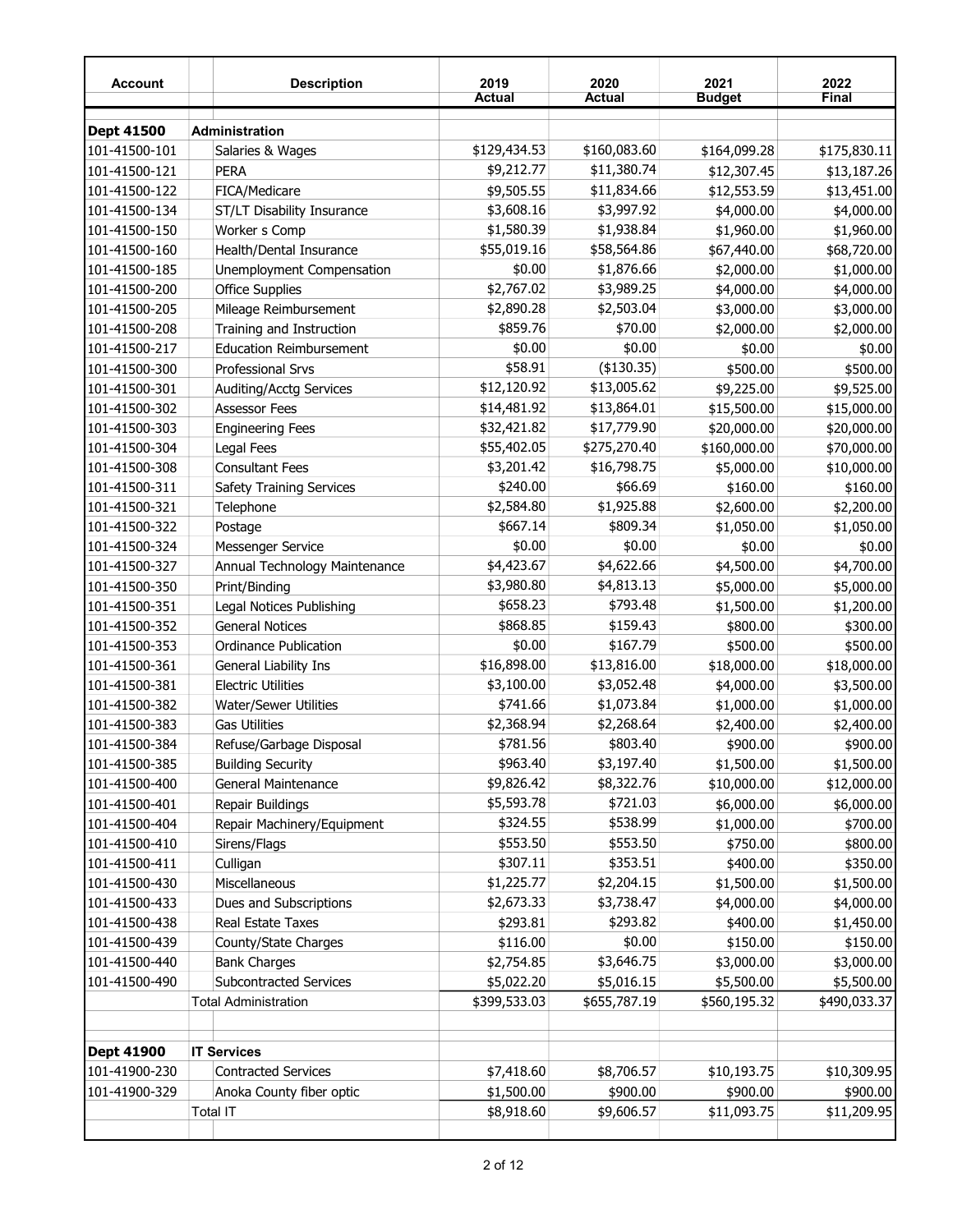| <b>Account</b>    | <b>Description</b>               | 2019<br><b>Actual</b> | 2020<br><b>Actual</b> | 2021<br><b>Budget</b> | 2022<br><b>Final</b> |
|-------------------|----------------------------------|-----------------------|-----------------------|-----------------------|----------------------|
| Dept 42110        | <b>Police</b>                    |                       |                       |                       |                      |
| 101-42110-230     | <b>Contracted Services</b>       | \$698,861.88          | \$693,778.00          | \$746,258.00          | \$821,390.00         |
| 101-42110-304     | Legal Fees                       | \$70,806.88           | \$95,136.00           | \$80,000.00           | \$100,000.00         |
|                   | <b>Total Police</b>              | \$769,668.76          | \$788,914.00          | \$826,258.00          | \$921,390.00         |
|                   |                                  |                       |                       |                       |                      |
| Dept 42260        | <b>Fire Department</b>           |                       |                       |                       |                      |
| 101-42260-101     | Salaries & Wages                 | \$16,267.76           | \$25,443.60           | \$26,455.60           | \$28,084.43          |
| 101-42260-103     | Firemen Wages                    | \$86,235.90           | \$70,943.11           | \$90,000.00           | \$96,000.00          |
| 101-42260-121     | PERA                             | \$1,181.88            | \$1,816.34            | \$1,984.17            | \$2,106.33           |
| 101-42260-122     | FICA/Medicare                    | \$7,924.15            | \$7,433.94            | \$8,908.85            | \$9,492.46           |
| 101-42260-150     | Worker s Comp                    | \$2,935.01            | \$3,248.52            | \$3,640.00            | \$3,640.00           |
| 101-42260-165     | Life Insurance                   | \$130.00              | \$156.00              | \$200.00              | \$200.00             |
| 101-42260-180     | <b>City Contribution FRA</b>     | \$17,809.00           | \$20,646.00           | \$0.00                | \$9,241.00           |
| 101-42260-200     | <b>Office Supplies</b>           | \$64.50               | \$29.65               | \$200.00              | \$200.00             |
| 101-42260-207     | Physical & Fit Training          | \$3,509.06            | \$3,461.51            | \$5,000.00            | \$4,000.00           |
| 101-42260-208     | Training and Instruction         | \$18,976.11           | \$25,355.34           | \$25,000.00           | \$27,000.00          |
| 101-42260-210     | <b>Operating Supplies</b>        | \$2,786.23            | \$2,555.03            | \$2,800.00            | \$2,800.00           |
| 101-42260-212     | Gas & Oil                        | \$1,171.47            | \$907.24              | \$1,800.00            | \$1,500.00           |
| 101-42260-214     | Fire Uniforms                    | \$2,714.20            | \$839.26              | \$2,500.00            | \$2,000.00           |
| 101-42260-215     | <b>Shop Supplies</b>             | \$0.00                | \$0.00                | \$200.00              | \$200.00             |
| 101-42260-218     | Medical/First Aid Supplies       | \$520.92              | \$952.80              | \$1,200.00            | \$1,200.00           |
| 101-42260-219     | <b>Fire Prevention</b>           | \$1,209.56            | \$1,540.71            | \$1,500.00            | \$2,000.00           |
| 101-42260-229     | Turn Out Gear                    | \$5,855.62            | \$3,130.13            | \$6,000.00            | \$6,000.00           |
| 101-42260-230     | <b>IT Services</b>               | \$2,119.60            | \$2,487.59            | \$2,912.50            | \$2,945.70           |
| 101-42260-304     | Legal Fees                       | \$0.00                | \$0.00                | \$400.00              | \$400.00             |
| 101-42260-321     | Telephone                        | \$0.00                | \$0.00                | \$500.00              | \$0.00               |
| 101-42260-322     | Postage                          | \$206.28              | \$166.07              | \$225.00              | \$225.00             |
| 101-42260-323     | Radio Units/User Fees            | \$677.76              | \$458.00              | \$1,300.00            | \$1,000.00           |
| 101-42260-327     | Annual Technology Maintenance    | \$1,655.00            | \$1,720.00            | \$1,800.00            | \$1,900.00           |
| 101-42260-329     | Cable/Internet                   | \$0.00                | \$900.00              | \$900.00              | \$900.00             |
| 101-42260-361     | General Liability Ins            | \$1,680.00            | \$1,896.00            | \$2,500.00            | \$2,500.00           |
| 101-42260-381     | <b>Electric Utilities</b>        | \$1,871.91            | \$2,001.72            | \$2,000.00            | \$2,000.00           |
| 101-42260-382     | Water/Sewer Utilities            | \$321.15              | \$175.90              | \$400.00              | \$400.00             |
| 101-42260-383     | <b>Gas Utilities</b>             | \$2,067.99            | \$2,755.99            | \$3,000.00            | \$3,000.00           |
| 101-42260-400     | General Maintenance              | \$2,141.43            | \$1,465.50            | \$3,500.00            | \$3,000.00           |
| 101-42260-401     | Repair Buildings                 | \$2,106.07            | \$2,593.15            | \$1,500.00            | \$2,000.00           |
| 101-42260-404     | Repair Machinery/Equipment       | \$14,163.36           | \$15,280.70           | \$18,000.00           | \$20,000.00          |
| 101-42260-411     | Culligan                         | \$307.09              | \$353.44              | \$450.00              | \$400.00             |
| 101-42260-430     | Miscellaneous                    | \$2,265.00            | \$1,888.54            | \$2,000.00            | \$2,000.00           |
| 101-42260-433     | Dues and Subscriptions           | \$1,525.00            | \$1,240.00            | \$1,500.00            | \$1,500.00           |
|                   | <b>Total Fire Dept</b>           | \$202,399.01          | \$203,841.78          | \$220,276.12          | \$239,834.92         |
| <b>Dept 42400</b> | <b>Building Inspection</b>       |                       |                       |                       |                      |
| 101-42400-100     | <b>Building Inspections</b>      | \$174,788.63          | \$173,425.46          | \$150,000.00          | \$75,000.00          |
| 101-42400-327     | Annual Technology Maintenance    | \$2,090.00            | \$2,090.00            | \$2,500.00            | \$2,500.00           |
|                   | <b>Total Building Inspection</b> | \$176,878.63          | \$175,515.46          | \$152,500.00          | \$77,500.00          |
|                   |                                  |                       |                       |                       |                      |
| <b>Dept 42700</b> | <b>Animal Control</b>            |                       |                       |                       |                      |
| 101-42700-230     | <b>Contracted Services</b>       | \$214.00              | \$0.00                | \$500.00              | \$500.00             |
|                   | <b>Total Animal Control</b>      | \$214.00              | \$0.00                | \$500.00              | \$500.00             |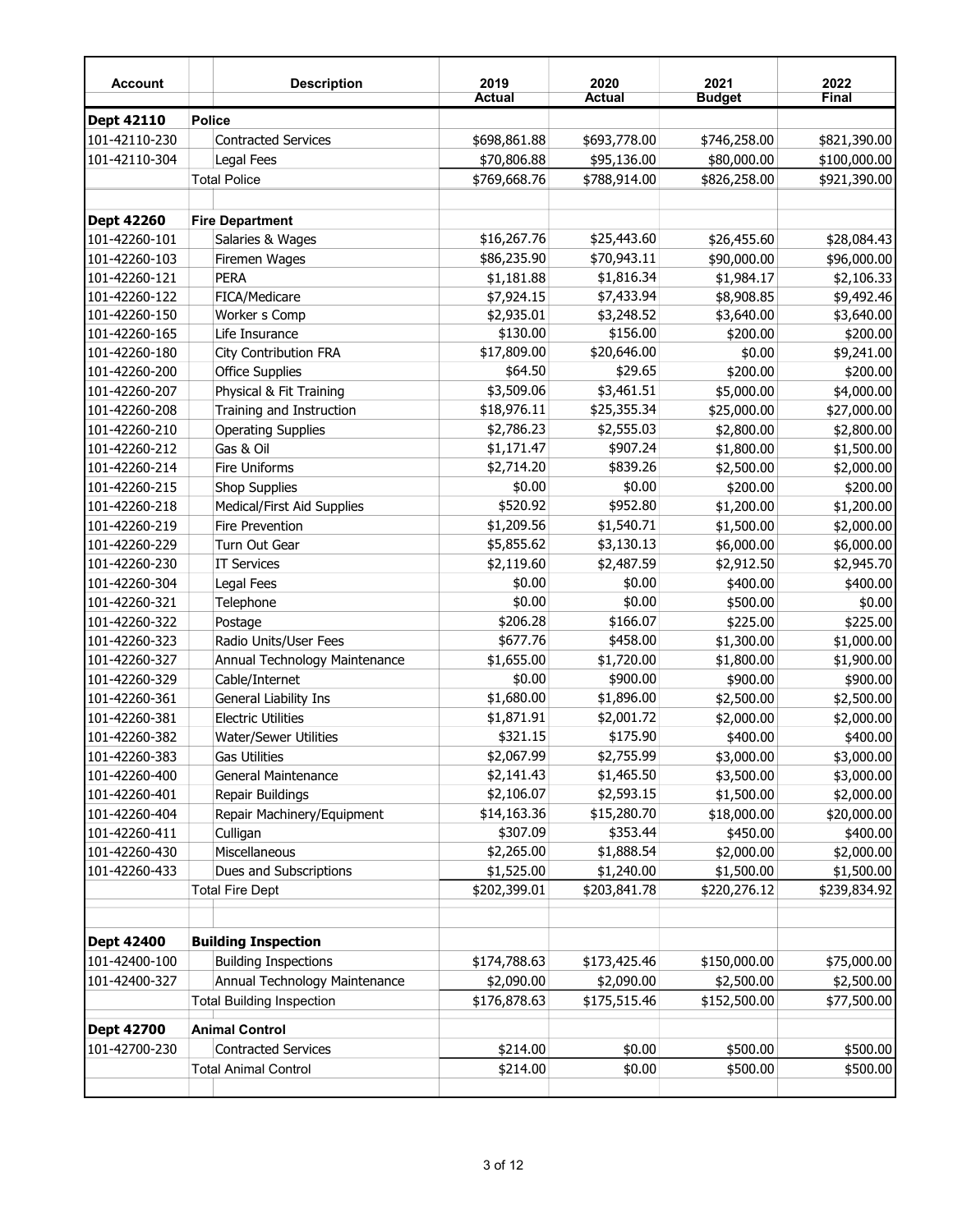| <b>Account</b>    | <b>Description</b>              | 2019<br><b>Actual</b> | 2020<br><b>Actual</b> | 2021<br><b>Budget</b> | 2022<br><b>Final</b>     |
|-------------------|---------------------------------|-----------------------|-----------------------|-----------------------|--------------------------|
| Dept 43100        | <b>Streets</b>                  |                       |                       |                       |                          |
| 101-43100-101     | Salaries & Wages                | \$63,180.79           | \$55,293.16           | \$56,680.51           | \$58,731.86              |
| 101-43100-104     | <b>Temporary Employees</b>      | \$2,341.95            | \$3,199.53            | \$3,256.20            | \$3,376.80               |
| 101-43100-121     | <b>PERA</b>                     | \$4,561.94            | \$3,956.26            | \$4,251.04            | \$4,404.89               |
| 101-43100-122     | FICA/Medicare                   | \$4,789.86            | \$4,221.97            | \$4,585.16            | \$4,751.31               |
| 101-43100-134     | ST/LT Disability Insurance      | \$1,180.08            | \$1,283.28            | \$1,283.33            | \$1,283.33               |
| 101-43100-150     | Worker s Comp                   | \$6,261.60            | \$6,512.19            | \$7,000.00            | \$7,280.00               |
| 101-43100-160     | Health/Dental Insurance         | \$20,640.72           | \$21,073.13           | \$24,012.00           | \$24,144.00              |
| 101-43100-175     | Clothing Allowance              | \$280.00              | \$330.00              | \$178.50              | \$173.25                 |
| 101-43100-208     | Training and Instruction        | \$0.00                | \$0.00                | \$200.00              | \$200.00                 |
| 101-43100-210     | <b>Operating Supplies</b>       | \$2,208.46            | \$3,166.08            | \$4,000.00            | \$4,000.00               |
| 101-43100-212     | Gas & Oil                       | \$3,662.43            | \$1,579.87            | \$3,810.00            | \$3,310.00               |
| 101-43100-213     | <b>Uniforms</b>                 | \$160.00              | \$0.00                | \$178.50              | \$173.25                 |
| 101-43100-218     | Medical/First Aid Supplies      | \$56.60               | \$0.00                | \$100.00              | \$100.00                 |
| 101-43100-221     | <b>Equipment Parts</b>          | \$918.00              | \$145.64              | \$1,200.00            | \$1,200.00               |
| 101-43100-222     | <b>Tires</b>                    | \$251.36              | \$284.34              | \$1,000.00            | \$1,025.00               |
| 101-43100-224     | <b>Street Maint Materials</b>   | \$2,070.43            | \$1,858.37            | \$2,500.00            | \$2,500.00               |
| 101-43100-225     | General Street Maintenance      | \$0.00                | \$6,035.22            | \$12,800.00           | \$10,000.00              |
| 101-43100-226     | <b>Street Signs</b>             | \$360.61              | \$1,353.97            | \$500.00              | \$500.00                 |
| 101-43100-230     | <b>IT Services</b>              | \$2,119.60            | \$2,487.59            | \$2,912.50            | \$2,945.70               |
| 101-43100-231     | <b>Snow Removal Materials</b>   | \$13,251.24           | \$6,191.86            | \$10,000.00           | \$13,000.00              |
| 101-43100-232     | <b>Street Sweeping</b>          | \$11,495.00           | \$11,210.00           | \$11,500.00           | \$12,000.00              |
| 101-43100-240     | Small Tools and Minor Equip     | \$4,813.51            | \$1,912.66            | \$2,500.00            | \$2,000.00               |
| 101-43100-303     | <b>Engineering Fees</b>         | \$1,899.50            | \$12,290.20           | \$1,000.00            | \$2,000.00               |
| 101-43100-311     | <b>Safety Training Services</b> | \$320.00              | \$133.33              | \$320.00              | \$320.00                 |
| 101-43100-321     | Telephone                       | \$1,697.17            | \$589.72              | \$840.00              | \$840.00                 |
| 101-43100-323     | Radio Units/User Fees           | \$0.00                | \$0.00                | \$100.00              | \$100.00                 |
| 101-43100-329     | Cable/Internet                  | \$0.00                | \$540.00              | \$540.00              | \$540.00                 |
| 101-43100-361     | General Liability Ins           | \$4,063.20            | \$5,294.40            | \$5,500.00            | \$5,500.00               |
| 101-43100-381     | <b>Electric Utilities</b>       | \$3,631.77            | \$3,982.18            | \$4,000.00            | \$4,200.00               |
| 101-43100-382     | Water/Sewer Utilities           | \$59.73               | \$54.23               | \$136.50              | \$136.50                 |
| 101-43100-383     | <b>Gas Utilities</b>            | \$945.11              | \$758.53              | \$1,260.00            | \$1,260.00               |
| 101-43100-384     | Refuse/Garbage Disposal         | \$464.24              | \$487.31              | \$525.00              | \$525.00                 |
| 101-43100-386     | <b>Street Lights</b>            | \$8,948.72            | \$9,473.89            | \$12,000.00           | \$11,000.00              |
| 101-43100-400     | General Maintenance             | \$2,317.66            | \$1,661.48            | \$2,000.00            | \$2,000.00               |
| 101-43100-401     | Repair Buildings                | \$1,946.00            | \$438.26              | \$2,500.00            | \$2,000.00               |
| 101-43100-404     | Repair Machinery/Equipment      | \$9,505.82            | \$8,243.15            | \$7,000.00            | \$10,000.00              |
| 101-43100-416     | <b>Equipment Rentals</b>        | \$228.89              | \$141.34              | \$500.00              | \$500.00                 |
| 101-43100-430     | Miscellaneous                   | \$192.12              | \$156.33              | \$500.00              | \$500.00                 |
|                   | <b>Total Streets</b>            | \$180,824.11          | \$176,339.47          | \$193,169.23          | $\overline{$198,520.89}$ |
|                   |                                 |                       |                       |                       |                          |
| <b>Dept 43500</b> | <b>Recycling</b>                |                       |                       |                       |                          |
| 101-43500-101     | Salaries & Wages                | \$14,587.74           | \$12,733.85           | \$9,737.49            | \$9,980.16               |
|                   |                                 | \$1,079.19            | \$937.97              |                       |                          |
| 101-43500-121     | PERA                            |                       |                       | \$730.31              | \$748.51                 |
| 101-43500-122     | FICA/Medicare                   | \$1,112.36            | \$971.21              | \$744.92              | \$763.48                 |
| 101-43500-203     | Printing                        | \$1,971.63            | \$2,555.72            | \$2,100.00            | \$2,600.00               |
| 101-43500-205     | Mileage                         | \$0.00                | \$38.32               | \$200.00              | \$200.00                 |
| 101-43500-230     | <b>Contracted Services</b>      | \$12,590.13           | \$8,298.12            | \$13,000.00           | \$13,000.00              |
| 101-43500-322     | Postage                         | \$2,519.25            | \$1,507.12            | \$1,875.00            | \$1,875.00               |
| 101-43500-430     | Miscellaneous                   | \$353.71              | \$0.00                | \$600.00              | \$600.00                 |
|                   | <b>Total Recycling</b>          | \$34,214.01           | \$27,042.31           | \$28,987.72           | \$29,767.15              |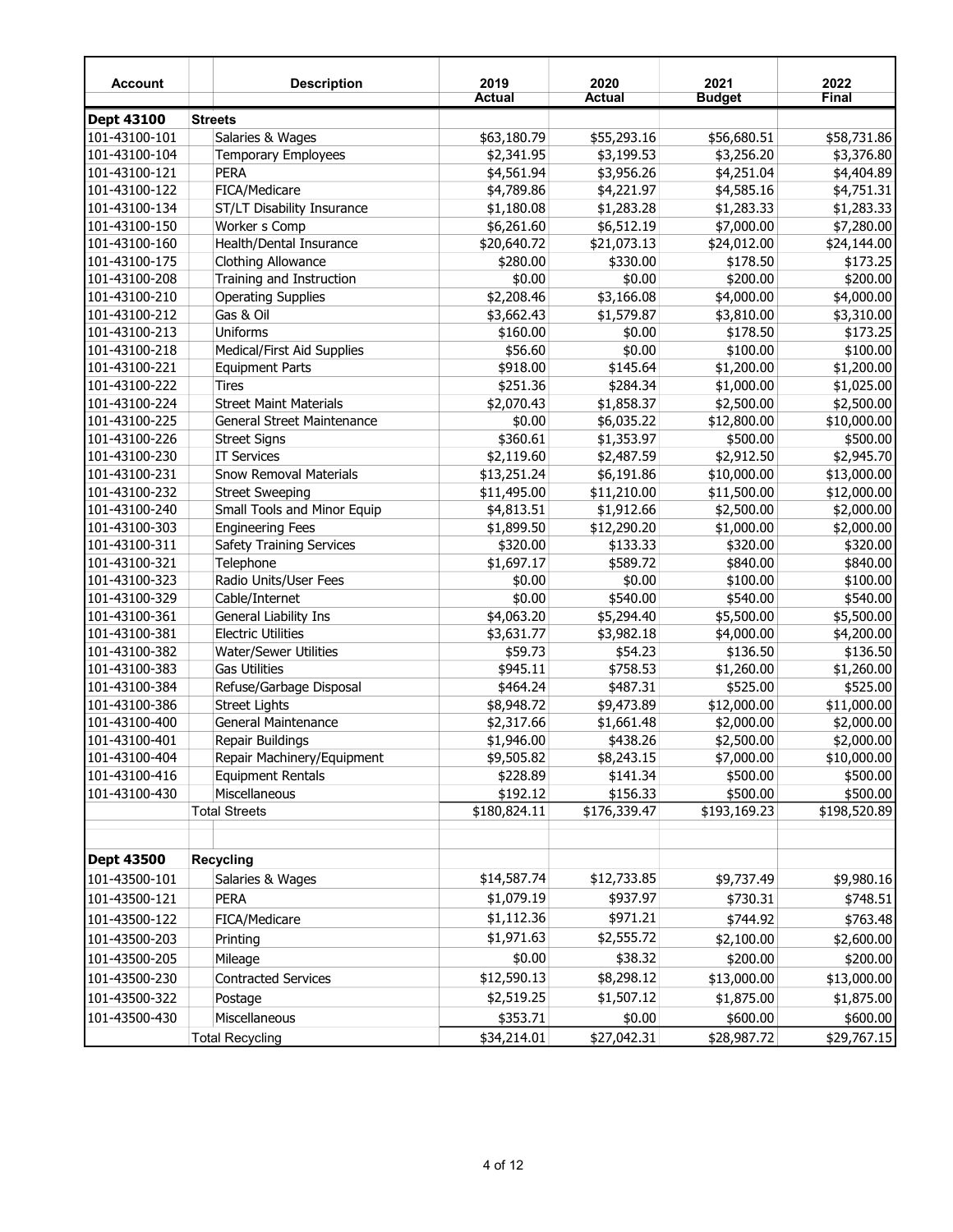| Account           | <b>Description</b>                      | 2019<br>Actual | 2020<br><b>Actual</b> | 2021<br><b>Budget</b> | 2022<br><b>Final</b> |
|-------------------|-----------------------------------------|----------------|-----------------------|-----------------------|----------------------|
|                   |                                         |                |                       |                       |                      |
| <b>Dept 45200</b> | <b>Parks</b>                            |                |                       |                       |                      |
| 101-45200-101     | Salaries & Wages                        | \$42,090.61    | \$36,254.76           | \$37,787.01           | \$39,154.64          |
| 101-45200-104     | <b>Temporary Employees</b>              | \$1,561.30     | \$2,133.00            | \$2,170.80            | \$2,251.20           |
| 101-45200-121     | PERA                                    | \$3,040.82     | \$2,594.12            | \$2,834.03            | \$2,936.60           |
| 101-45200-122     | FICA/Medicare                           | \$3,199.01     | \$2,779.53            | \$3,056.77            | \$3,167.55           |
| 101-45200-134     | ST/LT Disability Insurance              | \$786.78       | \$855.60              | \$855.55              | \$855.55             |
| 101-45200-150     | Worker s Comp                           | \$2,518.73     | \$2,629.44            | \$2,800.00            | \$3,080.00           |
| 101-45200-160     | Health/Dental Insurance                 | \$13,760.44    | \$14,048.89           | \$16,008.00           | \$16,096.00          |
| 101-45200-175     | <b>Clothing Allowance</b>               | \$170.00       | \$330.00              | \$178.50              | \$173.25             |
| 101-45200-208     | Training and Instruction                | \$0.00         | \$0.00                | \$100.00              | \$100.00             |
| 101-45200-210     | <b>Operating Supplies</b>               | \$1,592.76     | \$264.48              | \$2,000.00            | \$2,000.00           |
| 101-45200-212     | Gas & Oil                               | \$2,363.36     | \$1,693.94            | \$2,810.00            | \$2,810.00           |
| 101-45200-213     | Uniforms                                | \$160.00       | \$0.00                | \$178.50              | \$173.25             |
| 101-45200-216     | Chemicals/Fertilizer                    | \$519.27       | \$1,311.59            | \$1,000.00            | \$1,000.00           |
| 101-45200-221     | <b>Equipment Parts</b>                  | \$200.00       | \$79.12               | \$300.00              | \$250.00             |
| 101-45200-222     | <b>Tires</b>                            | \$0.00         | \$0.00                | \$500.00              | \$925.00             |
| 101-45200-230     | <b>IT Services</b>                      | \$2,119.60     | \$2,487.59            | \$2,912.50            | \$2,945.70           |
| 101-45200-240     | Small Tools and Minor Equip             | \$264.99       | \$0.00                | \$1,000.00            | \$800.00             |
| 101-45200-303     | <b>Engineering Fees</b>                 | \$0.00         | \$0.00                | \$0.00                | \$0.00               |
| 101-45200-311     | Safety Training Services                | \$320.00       | \$133.33              | \$320.00              | \$320.00             |
| 101-45200-321     | Telephone                               | \$1,486.02     | \$589.72              | \$840.00              | \$840.00             |
| 101-45200-329     | Cable/Internet                          | \$0.00         | \$360.00              | \$360.00              | \$360.00             |
| 101-45200-361     | General Liability Ins                   | \$5,135.80     | \$6,022.60            | \$6,200.00            | \$6,200.00           |
| 101-45200-381     | <b>Electric Utilities</b>               | \$6,512.25     | \$5,702.76            | \$6,700.00            | \$6,300.00           |
| 101-45200-382     | Water/Sewer Utilities                   | \$607.67       | \$389.67              | \$725.00              | \$700.00             |
| 101-45200-383     | <b>Gas Utilities</b>                    | \$998.03       | \$758.50              | \$1,260.00            | \$1,260.00           |
| 101-45200-384     | Refuse/Garbage Disposal                 | \$464.24       | \$487.31              | \$525.00              | \$525.00             |
| 101-45200-400     | General Maintenance                     | \$4,704.17     | \$1,155.43            | \$14,000.00           | \$16,500.00          |
| 101-45200-401     | Repair Buildings                        | \$1,298.39     | \$753.76              | \$2,000.00            | \$1,800.00           |
| 101-45200-402     | Vandalism Repairs                       | \$6,206.46     | \$0.00                | \$500.00              | \$500.00             |
| 101-45200-404     | Repair Machinery/Equipment              | \$1,946.22     | \$1,667.40            | \$4,000.00            | \$3,500.00           |
| 101-45200-416     | <b>Equipment Rentals</b>                | \$45.87        | \$0.00                | \$500.00              | \$500.00             |
| 101-45200-418     | <b>Other Rentals</b>                    | \$584.73       | \$0.00                | \$600.00              | \$600.00             |
| 101-45200-430     | Miscellaneous                           | \$472.00       | \$0.00                | \$500.00              | \$500.00             |
|                   | <b>Total Parks</b>                      | \$105,129.52   | \$85,482.54           | \$115,521.66          | \$119,123.74         |
| Dept 46102        | <b>Shade Tree Desease Control</b>       |                |                       |                       |                      |
| 101-46102-230     | <b>Contracted Services</b>              | \$0.00         | \$0.00                | \$0.00                | \$5,000.00           |
|                   | <b>Total Shade Tree Desease Control</b> | \$0.00         | \$0.00                | \$0.00                | \$5,000.00           |
| Dept 49000        | <b>Transfers</b>                        |                |                       |                       |                      |
| 101-49000-700     | Transfers to Other Funds                | \$0.00         | \$15,090.04           | \$0.00                | \$0.00               |
| 101-49000-730     | <b>Excess Reserves Transfers</b>        | \$0.00         | \$0.00                | \$0.00                | \$0.00               |
|                   | <b>Total Transfers</b>                  | \$0.00         | \$15,090.04           | \$0.00                | \$0.00               |
|                   | TOTAL FUND 101 GENERAL FUND             | \$1,906,375.07 | \$2,190,238.13        | \$2,159,389.59        | \$2,154,586.49       |
|                   |                                         |                |                       |                       |                      |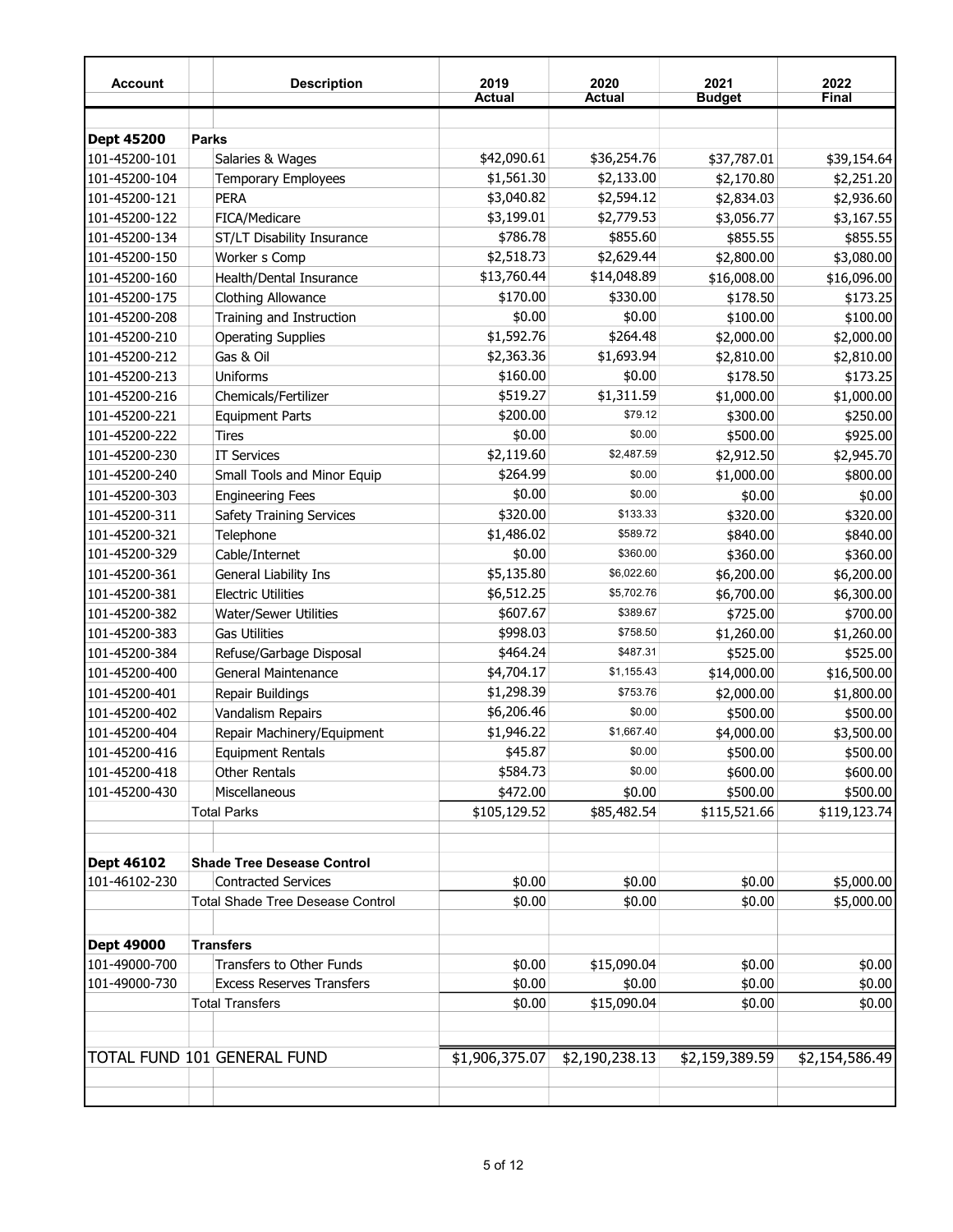| <b>Account</b>                 | <b>Description</b>                | 2019<br><b>Actual</b> | 2020<br>Actual | 2021<br><b>Budget</b> | 2022<br><b>Final</b> |
|--------------------------------|-----------------------------------|-----------------------|----------------|-----------------------|----------------------|
| FUND <sub>220</sub>            | LOVELL BUILDING                   |                       |                |                       |                      |
| 220-49000-700                  | <b>Transfer to Other Funds</b>    | \$0.00                | \$150,000.00   | \$100,000.00          | \$0.00               |
| TOTAL FUND 220 LOVELL BUILDING |                                   | \$35,933.92           | \$150,000.00   | \$100,000.00          | \$0.00               |
| <b>FUND 229</b>                | CARES ACT/ARPA FUND               |                       |                |                       |                      |
| 229-41495-495                  | <b>CARES Expenses</b>             | \$0.00                | \$733.71       | \$0.00                | \$0.00               |
| 229-41590-101                  | Salaries & Wages                  | \$0.00                | \$86.94        | \$0.00                | \$0.00               |
| 229-41590-121                  | <b>PERA</b>                       | \$0.00                | \$6.52         | \$0.00                | \$0.00               |
| 229-41590-122                  | FICA/Medicare                     | \$0.00                | \$6.65         | \$0.00                | \$0.00               |
| 229-41590-495                  | <b>CARES Expenses</b>             | \$0.00                | \$20,581.93    | \$0.00                | \$0.00               |
| 229-42870-101                  | Salaries & Wages                  | \$0.00                | \$17,286.19    | \$0.00                | \$0.00               |
| 229-42870-103                  | Firemen Wages                     | \$0.00                | \$0.00         | \$0.00                | \$0.00               |
| 229-42870-121                  | <b>PERA</b>                       | \$0.00                | \$7.27         | \$0.00                | \$0.00               |
| 229-42870-122                  | FICA/Medicare                     | \$0.00                | \$1,328.80     | \$0.00                | \$0.00               |
| 229-42870-495                  | CARES Expenses - Public Safety    | \$0.00                | \$110,260.03   | \$0.00                | \$70,000.00          |
| 229-43190-495                  | CARES Expenses - Public Works     | \$0.00                | \$1,445.00     | \$0.00                | \$0.00               |
| 229-45230-495                  | <b>CARES Expenses - Parks</b>     | \$0.00                | \$0.00         | \$0.00                | \$0.00               |
| 229-49295-495                  | CARES Expenses - Enterprise Funds | \$0.00                | \$7,149.96     | \$0.00                | \$70,313.00          |
| TOTAL FUND 229 CARES ACT FUND  |                                   | \$0.00                | \$158,893.00   | \$0.00                | \$140,313.00         |
| FUND 310                       | <b>CAPITAL PROJECTS</b>           |                       |                |                       |                      |
| Dept 41500                     | Administration                    |                       |                |                       |                      |
| 310-00000-500                  | Capital Expenditures              | \$0.00                | \$10,000.00    | \$10,000.00           | \$0.00               |
| 310-41500-520                  | <b>Buildings and Structures</b>   | \$61,122.85           | \$6,036.48     | \$0.00                | \$8,000.00           |
| 310-41500-530                  | Improvements Other Than Bldgs     | \$0.00                | \$0.00         | \$0.00                | \$0.00               |
| 310-41500-540                  | <b>Heavy Machinery</b>            | \$0.00                | \$0.00         | \$0.00                | \$0.00               |
| 310-41500-570                  | Office Equip and Furnishings      | \$3,973.75            | \$0.00         | \$0.00                | \$0.00               |
| 310-41500-580                  | Other Equipment                   | \$10,303.28           | \$0.00         | \$0.00                | \$0.00               |
|                                | Tot Administration                | \$75,399.88           | \$16,036.48    | \$10,000.00           | \$8,000.00           |
|                                |                                   |                       |                |                       |                      |
| Dept 42260                     | Fire Department                   |                       |                |                       |                      |
| 310-42260-500                  | Capital Expenditures              | \$101,709.84          | \$92,749.63    | \$20,000.00           | \$0.00               |
| 310-42260-550                  | Motor Vehicles                    | \$9,500.00            | \$5,974.63     | \$0.00                | \$0.00               |
| 310-42260-570                  | Office Equip and Furn.            | \$0.00                | \$0.00         | \$9,000.00            |                      |
|                                |                                   |                       |                |                       | \$0.00               |
| 310-42260-580                  | Other Equipment                   | \$3,675.97            | \$0.00         | \$31,000.00           | \$0.00               |
|                                | Tot Fire Department               | \$114,885.81          | \$98,724.26    | \$60,000.00           | \$0.00               |
|                                |                                   |                       |                |                       |                      |
| Dept 43100                     | <b>Streets</b>                    |                       |                |                       |                      |
| 310-43100-500                  | Capital Expenditures              | \$0.00                | \$0.00         | \$0.00                | \$0.00               |
| 310-43100-520                  | <b>Buildings and Structures</b>   | \$0.00                | \$1,961.00     | \$200,000.00          | \$0.00               |
| 310-43100-530                  | Improvements Other Than Bldgs     | \$0.00                | \$0.00         | \$0.00                | \$0.00               |
| 310-43100-540                  | <b>Heavy Machinery</b>            | \$0.00                | \$0.00         | \$0.00                | \$0.00               |
| 310-43100-550                  | Motor Vehicles                    | \$0.00                | \$0.00         | \$0.00                | \$0.00               |
| 310-43100-580                  | Other Equipment                   | \$0.00                | \$17,222.51    | \$0.00                | \$0.00               |
|                                | <b>Toti Streets</b>               | \$0.00                | \$19,183.51    | \$200,000.00          | \$0.00               |
|                                |                                   |                       |                |                       |                      |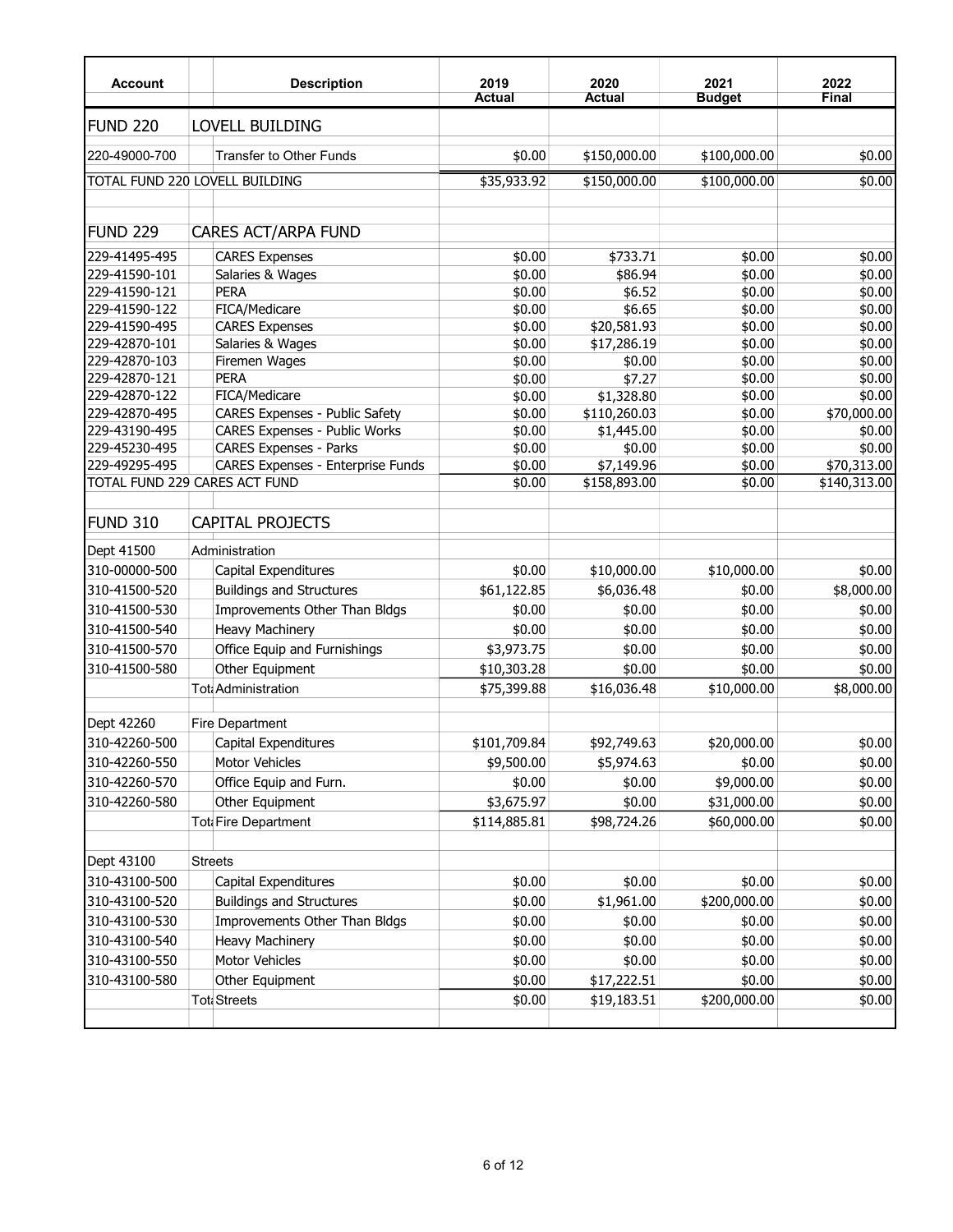| <b>Account</b>  |       | <b>Description</b>                 | 2019<br><b>Actual</b> | 2020<br><b>Actual</b> | 2021<br><b>Budget</b> | 2022<br><b>Final</b> |
|-----------------|-------|------------------------------------|-----------------------|-----------------------|-----------------------|----------------------|
| Dept 45200      | Parks |                                    |                       |                       |                       |                      |
| 310-45200-500   |       | Capital Expenditures               | \$4,972.98            | \$0.00                | \$0.00                | \$0.00               |
| 310-45200-520   |       | <b>Buildings and Structures</b>    | \$0.00                | \$16,563.00           | \$0.00                | \$0.00               |
| 310-45200-530   |       | Improvements Other Than Bldgs      | \$0.00                | \$22,277.68           | \$0.00                | \$0.00               |
| 310-45200-580   |       | Other Equipment                    | \$0.00                | \$17,222.51           | \$10,000.00           | \$45,000.00          |
|                 |       | Tot Parks                          | \$4,972.98            | \$56,063.19           | \$10,000.00           | \$45,000.00          |
| 310-49000-700   |       | <b>Transfers to Other Funds</b>    | \$25,000.00           | \$94,400.00           | \$213,200.00          | \$184,000.00         |
| 310-49000-709   |       | <b>Interfund Transfer</b>          | \$0.00                | \$0.00                | \$0.00                | \$0.00               |
|                 |       |                                    | \$25,000.00           | \$94,400.00           | \$213,200.00          | \$184,000.00         |
|                 |       | TOTAL FUND 310 CAPITAL PROJECTS    | \$220,258.67          | \$284,407.44          | \$493,200.00          | \$237,000.00         |
| FUND 320        |       | <b>TIF 1-3</b>                     |                       |                       |                       |                      |
| 320-41500-300   |       | <b>Administrative Expenses</b>     | \$1,606.29            | \$1,565.43            | \$16,985.00           | \$10,144.55          |
| 320-41500-301   |       | Auditing/Acctg Services            | \$0.00                | \$0.00                | \$0.00                | \$1,450.00           |
| 320-41500-308   |       | Consultants                        | \$0.00                | \$265.00              | \$200.00              | \$200.00             |
| 320-46300-439   |       | Staet/County Fees                  | \$0.00                | \$0.00                | \$0.00                | \$500.00             |
| 320-46300-470   |       | <b>Tax Increments</b>              | \$0.00                | \$0.00                | \$149,274.00          | \$230,300.00         |
| 320-60000-611   |       | <b>Bond Interest</b>               | \$82,017.33           | \$64,097.00           | \$0.00                | \$65,000.00          |
|                 | Total |                                    | \$83,623.62           | \$65,927.43           | \$166,459.00          | \$307,594.55         |
| <b>FUND 405</b> |       | PARK DEDICATION FUND               |                       |                       |                       |                      |
| 405-45200-500   |       | Capital Expenditures               | \$0.00                | \$0.00                | \$242,000.00          | \$3,000.00           |
|                 | Total |                                    | \$0.00                | \$0.00                | \$242,000.00          | \$3,000.00           |
| <b>FUND 417</b> |       | <b>17 STREET IMPROVEMENTS</b>      |                       |                       |                       |                      |
| 417-00000-303   |       | <b>Engineering Fees</b>            | \$8,131.58            | \$1,827.00            | \$3,000.00            | \$0.00               |
| 417-00000-500   |       | Capital Expenditures               | \$0.00                | \$0.00                | \$0.00                | \$0.00               |
| 417-49000-700   |       | Transfers to Other Funds           | \$0.00                | \$27,492.79           | \$0.00                | \$0.00               |
|                 | Total |                                    | \$8,131.58            | \$29,319.79           | \$3,000.00            | \$0.00               |
| FUND 418        |       | <b>18 LAKE DRIVE PROJECT</b>       |                       |                       |                       |                      |
| 418-00000-303   |       | <b>Engineering Fees</b>            | \$0.00                | \$0.00                | \$0.00                | \$0.00               |
| 418-00000-500   |       | Capital Expenditures               | \$0.00                | \$0.00                | \$0.00                | \$0.00               |
| 418-49000-700   |       | Transfers to Other Funds           | \$0.00                | \$69.37               | \$0.00                | \$0.00               |
|                 | Total |                                    | \$0.00                | \$69.37               | \$0.00                | \$0.00               |
| <b>FUND 419</b> |       | <b>19 JACKSON AVE IMPROVEMENTS</b> |                       |                       |                       |                      |
| 419-00000-303   |       | <b>Engineering Fees</b>            | \$22,176.31           | \$28,126.81           | \$2,500.00            | \$0.00               |
| 419-00000-315   |       | <b>Construction Costs</b>          | \$0.00                | \$44,971.13           | \$0.00                | \$0.00               |
| 419-00000-351   |       | Legal Notices Publishing           | \$0.00                | \$414.53              | \$0.00                | \$0.00               |
|                 | Total |                                    | \$22,176.31           | \$73,512.47           | \$2,500.00            | \$0.00               |
|                 |       |                                    |                       |                       |                       |                      |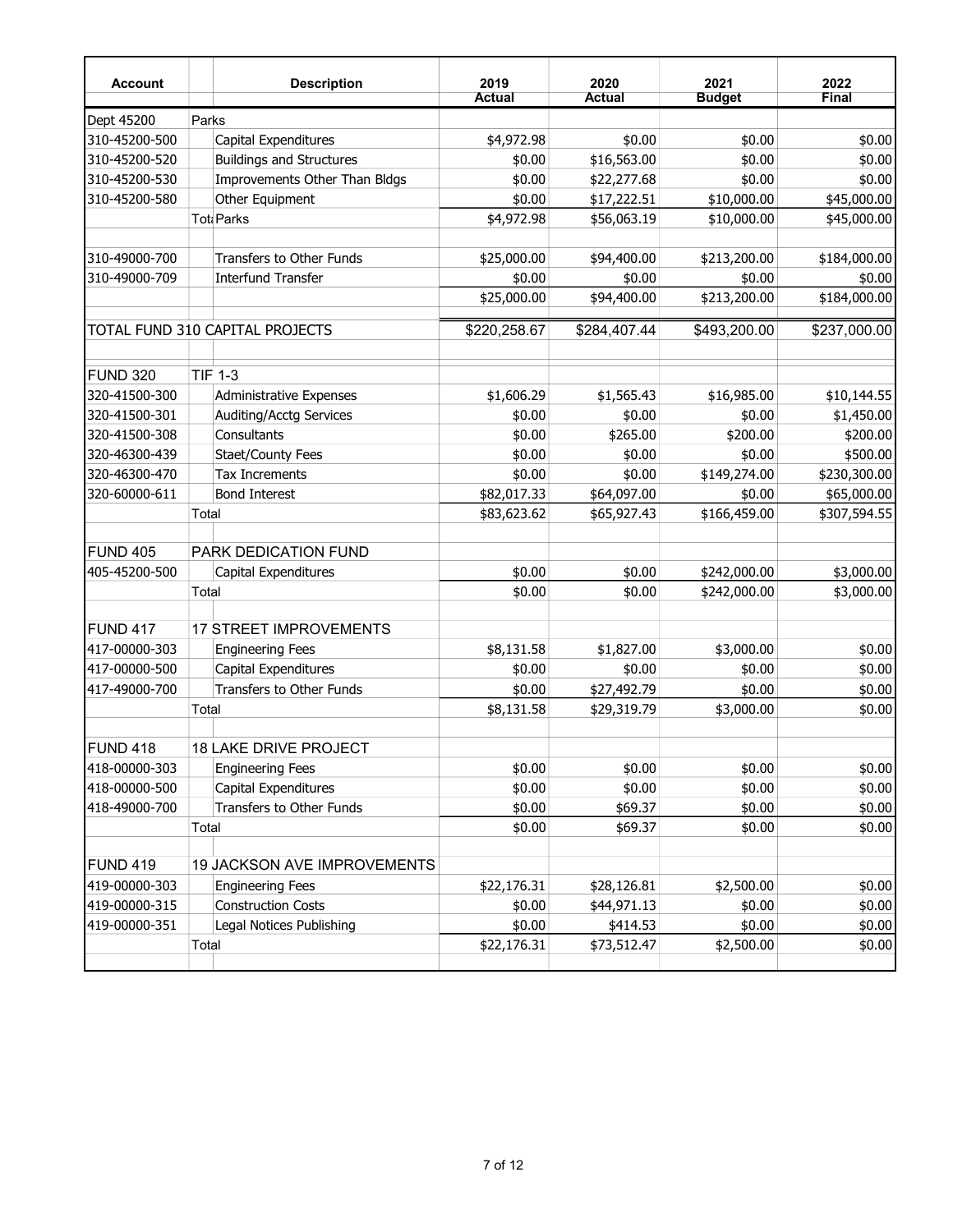| <b>Account</b>  |       | <b>Description</b>          | 2019<br><b>Actual</b> | 2020<br><b>Actual</b> | 2021<br><b>Budget</b> | 2022<br>Final |
|-----------------|-------|-----------------------------|-----------------------|-----------------------|-----------------------|---------------|
| <b>FUND 421</b> |       | 21 STREET IMPROVEMENTS      |                       |                       |                       |               |
| 421-00000-303   |       | <b>Engineering Fees</b>     | \$0.00                | \$0.00                | \$50,000.00           | \$3,000.00    |
| 421-00000-315   |       | <b>Construction Costs</b>   | \$0.00                | \$0.00                | \$162,500.00          | \$0.00        |
| 421-00000-351   |       | Legal Notices Publishing    | \$0.00                | \$0.00                | \$700.00              | \$0.00        |
|                 | Total |                             | \$0.00                | \$0.00                | \$213,200.00          | \$3,000.00    |
|                 |       |                             |                       |                       |                       |               |
| <b>FUND 422</b> |       | 22 STREET IMPROVEMENTS      |                       |                       |                       |               |
| 422-00000-303   |       | <b>Engineering Fees</b>     | \$0.00                | \$0.00                | \$0.00                | \$43,642.00   |
| 422-00000-315   |       | <b>Construction Costs</b>   | \$0.00                | \$0.00                | \$0.00                | \$140,358.00  |
| 422-00000-351   |       | Legal Notices Publishing    | \$0.00                | \$0.00                | \$0.00                | \$0.00        |
|                 | Total |                             | \$0.00                | \$0.00                | \$0.00                | \$184,000.00  |
|                 |       |                             |                       |                       |                       |               |
| <b>FUND 551</b> |       | 16 NORTH METRO GO           |                       |                       |                       |               |
| 551-60000-601   |       | <b>Bond Principal</b>       | \$3,490.50            | \$3,580.00            | \$3,580.00            | \$3,669.50    |
| 551-60000-611   |       | <b>Bond Interest</b>        | \$438.56              | \$368.74              | \$297.14              | \$225.54      |
| 551-60000-620   |       | Fiscal Agent s Fees         | \$196.45              | \$197.44              | \$193.86              | \$194.75      |
|                 | Total |                             | \$4,125.51            | \$4,146.18            | \$4,071.00            | \$4,089.79    |
| <b>FUND 585</b> |       | 04 OAK LANE                 |                       |                       |                       |               |
| 585-60000-601   |       | <b>Bond Principal</b>       | \$20,000.00           | \$20,000.00           | \$0.00                | \$0.00        |
| 585-60000-611   |       | <b>Bond Interest</b>        | \$1,400.00            | \$470.00              | \$0.00                | \$0.00        |
| 585-60000-620   |       | Fiscal Agent s Fees         | \$237.50              | \$0.00                | \$0.00                | \$0.00        |
|                 | Total |                             | \$21,637.50           | \$20,470.00           | \$0.00                | \$0.00        |
|                 |       |                             |                       |                       |                       |               |
| <b>FUND 591</b> |       | 14 STREETS - VARIOUS        |                       |                       |                       |               |
| 591-60000-601   |       | <b>Bond Principal</b>       | \$8,222.00            | \$8,222.00            | \$8,222.00            | \$49,332.00   |
| 591-60000-611   |       | <b>Bond Interest</b>        | \$13,457.36           | \$13,350.48           | \$13,243.59           | \$12,696.82   |
| 591-60000-620   |       | Fiscal Agent s Fees         | \$472.73              | \$472.77              | \$472.77              | \$472.77      |
|                 | Total |                             | \$22,152.09           | \$22,045.25           | \$21,938.35           | \$62,501.59   |
|                 |       |                             |                       |                       |                       |               |
| <b>FUND 592</b> |       | <b>15 STREETS - VARIOUS</b> |                       |                       |                       |               |
| 592-60000-601   |       | <b>Bond Principal</b>       | \$70,000.00           | \$65,000.00           | \$65,000.00           | \$80,000.00   |
| 592-60000-611   |       | <b>Bond Interest</b>        | \$36,750.00           | \$34,725.00           | \$32,775.00           | \$30,600.00   |
| 592-60000-620   |       | Fiscal Agent s Fees         | \$475.00              | \$475.00              | \$475.00              | \$475.00      |
|                 | Total |                             | \$107,225.00          | \$100,200.00          | \$98,250.00           | \$111,075.00  |
|                 |       |                             |                       |                       |                       |               |
| <b>FUND 599</b> |       | POLICE BUILDING             |                       |                       |                       |               |
| 599-42110-601   |       | <b>Bond Principal</b>       | \$55,000.00           | \$60,000.00           | \$5,000.00            | \$0.00        |
| 599-42110-611   |       | <b>Bond Interest</b>        | \$2,277.50            | \$1,470.00            | \$1,778.64            | \$0.00        |
| 599-42110-620   |       | Fiscal Agent s Fees         | \$0.00                | \$0.00                | \$0.00                | \$0.00        |
|                 | Total |                             | \$57,277.50           | \$61,470.00           | \$6,778.64            | \$0.00        |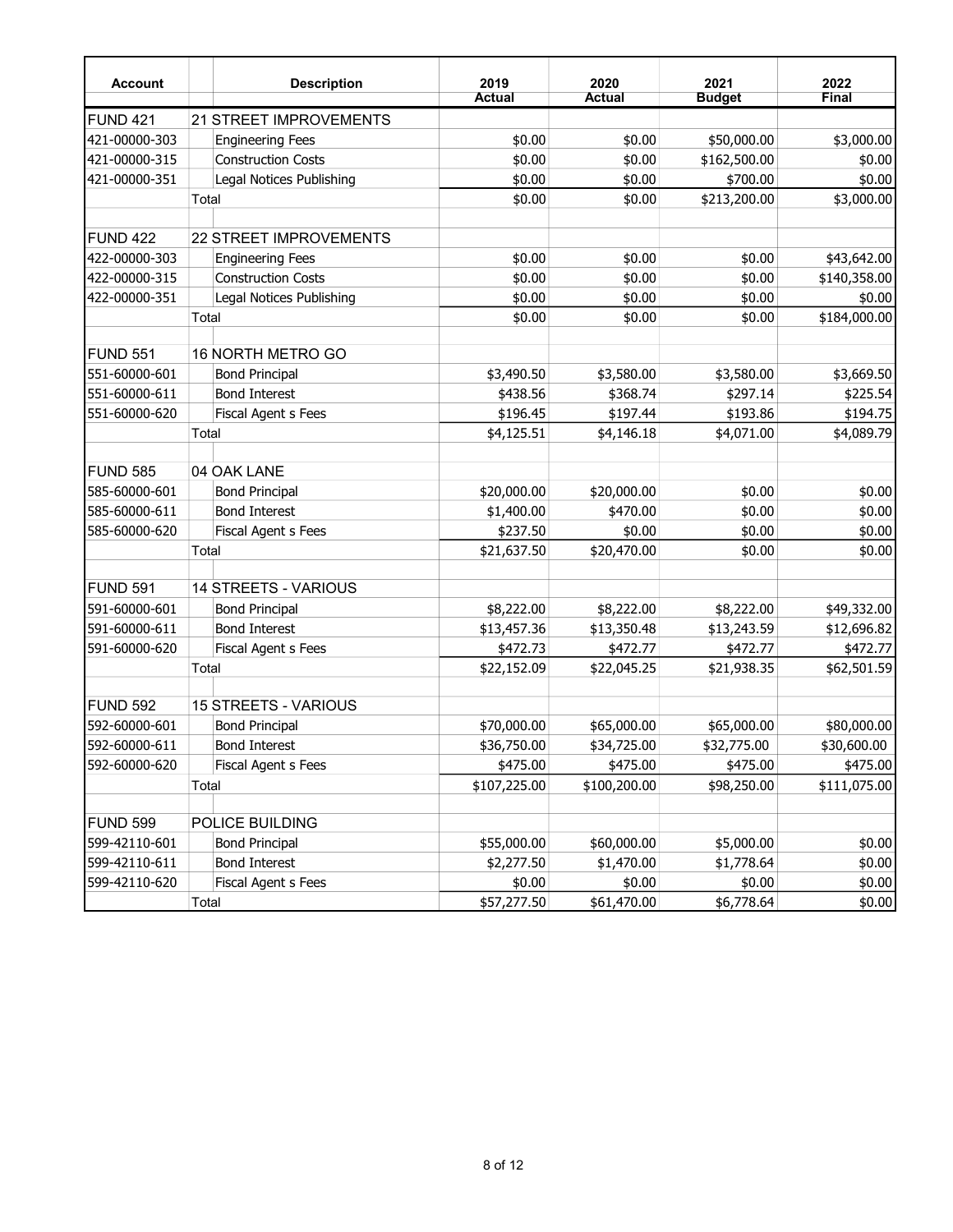| <b>Account</b> | <b>Description</b>                 | 2019<br><b>Actual</b> | 2020<br><b>Actual</b> | 2021<br><b>Budget</b> | 2022<br><b>Final</b> |
|----------------|------------------------------------|-----------------------|-----------------------|-----------------------|----------------------|
|                |                                    |                       |                       |                       |                      |
| FUND 609       | <b>MUNICIPAL LIQUOR FUND</b>       |                       |                       |                       |                      |
| 609-00000-101  | Salaries & Wages                   | \$342,200.14          | \$396,880.93          | \$347,889.25          | \$361,405.99         |
| 609-00000-121  | PERA                               | \$22,670.92           | \$25,615.15           | \$26,091.69           | \$27,105.45          |
| 609-00000-122  | FICA/Medicare                      | \$25,917.79           | \$29,817.38           | \$26,613.53           | \$27,647.56          |
| 609-00000-134  | ST/LT Disability Insurance         | \$2,474.73            | \$2,647.68            | \$2,800.00            | \$2,800.00           |
| 609-00000-150  | Worker s Comp                      | \$9,433.95            | \$10,528.80           | \$11,480.00           | \$10,920.00          |
| 609-00000-160  | Health/Dental Insurance            | \$41,765.86           | \$42,262.55           | \$50,580.00           | \$50,580.00          |
| 609-00000-200  | <b>Office Supplies</b>             | \$1,561.42            | \$1,272.17            | \$2,500.00            | \$2,000.00           |
| 609-00000-208  | Training and Instruction           | \$500.00              | \$14.95               | \$500.00              | \$500.00             |
| 609-00000-210  | <b>Operating Supplies</b>          | \$1,038.39            | \$113.58              | \$1,500.00            | \$1,500.00           |
| 609-00000-213  | Uniforms                           | \$346.12              | \$476.40              | \$700.00              | \$700.00             |
| 609-00000-230  | <b>Contracted Services</b>         | \$0.00                | \$0.00                | \$3,000.00            | \$3,000.00           |
| 609-00000-251  | Liquor Purchase                    | \$732,740.06          | \$979,439.09          | \$750,000.00          | \$800,000.00         |
| 609-00000-252  | Beer Purchase                      | \$1,173,430.30        | \$1,555,636.29        | \$1,250,000.00        | \$1,300,000.00       |
| 609-00000-253  | Wine Purchase                      | \$356,508.40          | \$451,928.13          | \$400,000.00          | \$420,000.00         |
| 609-00000-254  | Miscellaneous Purchase             | \$27,982.98           | \$33,976.02           | \$30,000.00           | \$35,000.00          |
| 609-00000-255  | Linen                              | \$1,368.25            | \$1,693.30            | \$1,600.00            | \$1,700.00           |
| 609-00000-256  | <b>Tobacco Products For Resale</b> | \$134,894.94          | \$169,508.47          | \$155,000.00          | \$170,000.00         |
| 609-00000-257  | <b>Ice For Resale</b>              | \$7,078.71            | \$7,655.88            | \$8,700.00            | \$8,500.00           |
| 609-00000-301  | <b>Auditing/Acctg Services</b>     | \$4,132.50            | \$3,401.25            | \$5,600.00            | \$5,800.00           |
|                |                                    |                       |                       |                       | \$500.00             |
| 609-00000-304  | Legal Fees                         | \$0.00                | \$0.00                | \$500.00              |                      |
| 609-00000-311  | Safety Training Services           | \$0.00                | \$33.33               | \$80.00               | \$80.00              |
| 609-00000-321  | Telephone                          | \$384.11              | \$387.15              | \$600.00              | \$500.00             |
| 609-00000-322  | Postage                            | \$1,031.50            | \$899.97              | \$1,125.00            | \$1,125.00           |
| 609-00000-327  | Annual Technology Maintenance      | \$2,497.73            | \$1,546.54            | \$2,000.00            | \$2,100.00           |
| 609-00000-329  | Cable/Internet                     | \$1,611.32            | \$1,675.04            | \$1,800.00            | \$1,000.00           |
| 609-00000-340  | Advertising                        | \$6,557.90            | \$5,943.47            | \$7,000.00            | \$7,000.00           |
| 609-00000-361  | General Liability Ins              | \$11,955.00           | \$12,016.00           | \$13,000.00           | \$13,000.00          |
| 609-00000-381  | <b>Electric Utilities</b>          | \$14,024.81           | \$15,366.96           | \$16,000.00           | \$16,000.00          |
| 609-00000-382  | <b>Water/Sewer Utilities</b>       | \$695.98              | \$764.30              | \$800.00              | \$800.00             |
| 609-00000-383  | <b>Gas Utilities</b>               | \$3,185.46            | \$2,676.64            | \$3,800.00            | \$3,800.00           |
| 609-00000-384  | Refuse/Garbage Disposal            | \$1,150.17            | \$1,288.11            | \$1,200.00            | \$1,200.00           |
| 609-00000-385  | <b>Building Security</b>           | \$1,246.00            | \$1,063.25            | \$2,500.00            | \$2,500.00           |
| 609-00000-400  | <b>General Maintenance</b>         | \$5,102.19            | \$1,921.98            | \$3,000.00            | \$5,000.00           |
| 609-00000-401  | Repair Buildings                   | \$2,859.26            | \$5,843.21            | \$4,000.00            | \$19,000.00          |
| 609-00000-404  | Repair Machinery/Equipment         | \$2,777.38            | \$13,053.12           | \$3,000.00            | \$3,000.00           |
| 609-00000-405  | Depreciation                       | \$39,915.34           | \$42,041.74           | \$55,915.34           | \$49,040.74          |
| 609-00000-411  | Culligan                           | \$171.60              | \$171.60              | \$200.00              | \$200.00             |
| 609-00000-430  | Miscellaneous                      | \$332.26              | \$184.00              | \$800.00              | \$800.00             |
| 609-00000-433  | Dues and Subscriptions             | \$2,720.00            | \$2,933.75            | \$2,800.00            | \$2,800.00           |
| 609-00000-438  | Real Estate Taxes                  | \$69.14               | \$69.14               | \$100.00              | \$100.00             |
| 609-00000-440  | <b>Bank Charges</b>                | \$56,968.17           | \$74,713.23           | \$52,000.00           | \$55,000.00          |
| 609-00000-500  | Capital Expenditures               | \$34,329.28           | \$0.00                | \$35,000.00           | \$0.00               |
| 609-00000-604  | Lease Hold Principal               | \$0.00                | \$0.00                | \$0.00                | \$0.00               |
| 609-00000-614  | Lease Hold Interest                | \$6,366.62            | \$0.00                | \$0.00                | \$0.00               |
| 609-00000-700  | Transfers to Other Funds           | \$120,000.00          | \$125,000.00          | \$175,000.00          | \$275,000.00         |
| 609-41900-230  | <b>IT Services</b>                 | \$2,119.60            | \$2,487.59            | \$2,912.50            | \$2,945.70           |
| 609-49440-129  | Pension Expense                    | $-$ \$272.00          | $-$1,607.00$          | \$0.00                | \$0.00               |
| TOTAL FUND 609 |                                    | \$3,203,844.28        | \$4,023,341.14        | \$3,459,687.31        | \$3,691,650.44       |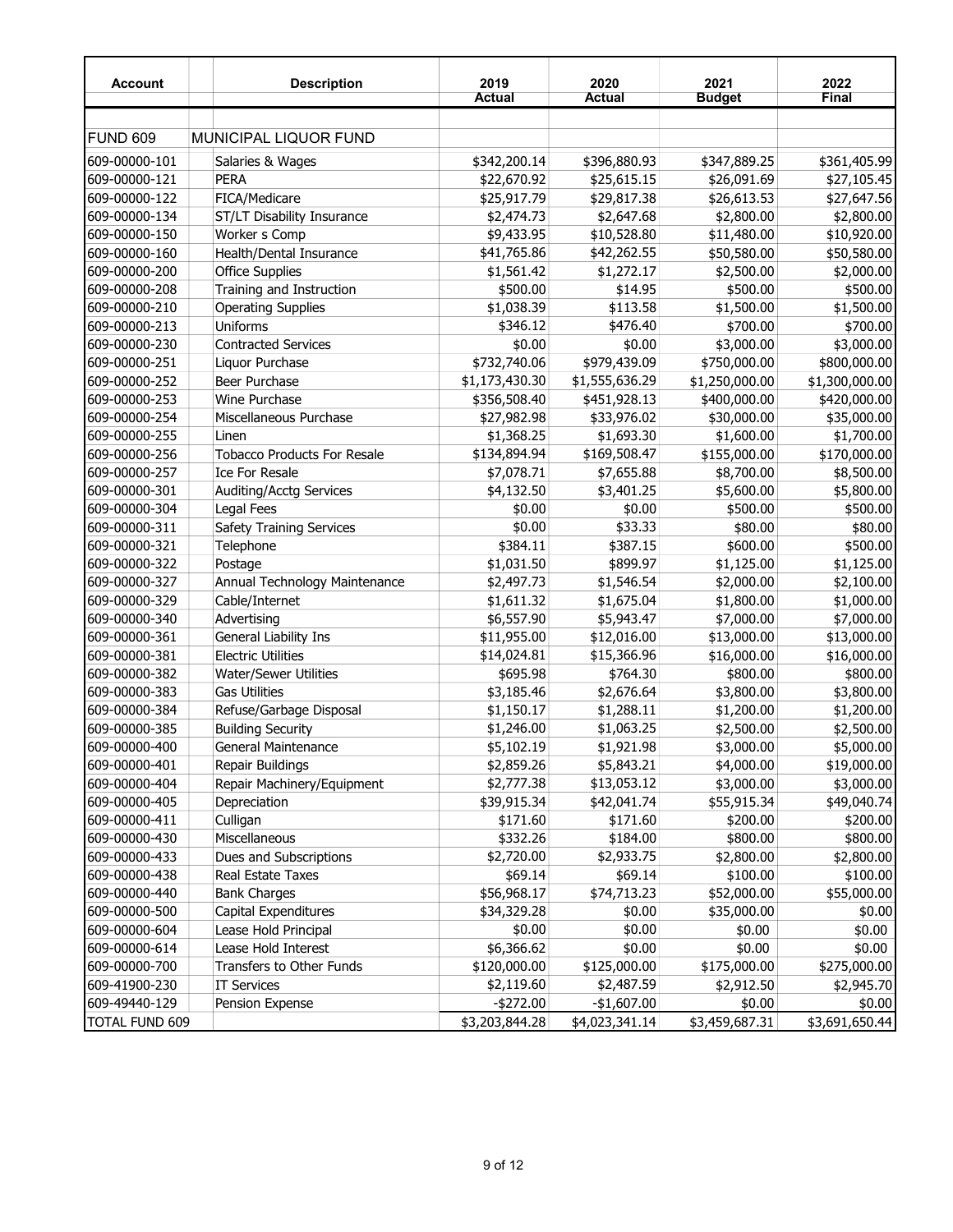| <b>Account</b> | <b>Description</b>              | 2019          | 2020          | 2021          | 2022         |
|----------------|---------------------------------|---------------|---------------|---------------|--------------|
|                |                                 | <b>Actual</b> | <b>Actual</b> | <b>Budget</b> | <b>Final</b> |
|                |                                 |               |               |               |              |
|                |                                 |               |               |               |              |
| FUND 651       | <b>STORM SEWER</b>              |               |               |               |              |
| 651-00000-101  | Salaries and Wages              | \$13,019.00   | \$16,483.43   | \$16,703.87   | \$17,652.67  |
| 651-00000-121  | <b>PERA</b>                     | \$927.17      | \$1,188.55    | \$1,252.79    | \$1,323.95   |
| 651-00000-122  | FICA/Medicare                   | \$950.54      | \$1,192.93    | \$1,277.85    | \$1,350.43   |
| 651-00000-175  | <b>Clothing Allowance</b>       | \$51.00       | \$99.00       | \$34.00       | \$33.00      |
| 651-00000-208  | Training and Instruction        | \$0.00        | \$0.00        | \$100.00      | \$100.00     |
| 651-00000-210  | <b>Operating Supplies</b>       | \$149.28      | \$0.00        | \$500.00      | \$500.00     |
| 651-00000-212  | Gas & Oil                       | \$1,033.78    | \$423.57      | \$440.00      | \$440.00     |
| 651-00000-213  | Uniforms                        | \$48.00       | \$0.00        | \$34.00       | \$33.00      |
| 651-00000-221  | <b>Equipment Parts</b>          | \$0.00        | \$0.00        | \$100.00      | \$100.00     |
| 651-00000-222  | <b>Tires</b>                    | \$0.00        | \$0.00        | \$0.00        | \$100.00     |
| 651-41900-230  | <b>IT Services</b>              | \$1,059.80    | \$1,243.79    | \$1,456.25    | \$1,472.85   |
| 651-00000-240  | Small Tools and Minor Equip     | \$0.00        | \$0.00        | \$500.00      | \$500.00     |
| 651-00000-301  | Auditing/Acctg Services         | \$2,755.00    | \$2,267.50    | \$1,400.00    | \$1,471.95   |
| 651-00000-303  | <b>Engineering Fees</b>         | \$22,015.25   | \$15,920.25   | \$20,000.00   | \$25,000.00  |
| 651-00000-311  | <b>Safety Training Services</b> | \$80.00       | \$33.33       | \$80.00       | \$80.00      |
| 651-00000-321  | Telephone                       | \$556.14      | \$280.56      | \$160.00      | \$160.00     |
| 651-00000-322  | Postage                         | \$275.04      | \$178.34      | \$225.00      | \$225.00     |
| 651-00000-327  | Annual Technology Maintenance   | \$39.75       | \$39.75       | \$100.00      | \$100.00     |
| 651-00000-381  | <b>Electric Utilities</b>       | \$1,542.10    | \$1,689.27    | \$1,600.00    | \$1,700.00   |
| 651-00000-382  | <b>Water/Sewer Utilities</b>    | \$17.99       | \$16.35       | \$26.00       | \$26.00      |
| 651-00000-383  | <b>Gas Utilities</b>            | \$472.51      | \$474.58      | \$400.00      | \$400.00     |
| 651-00000-384  | Refuse/Garbage Disposal         | \$139.50      | \$119.63      | \$150.00      | \$150.00     |
| 651-00000-400  | General Maintenance             | \$4,791.24    | \$3,200.00    | \$1,200.00    | \$8,000.00   |
| 651-00000-401  | Repair Buildings                | \$0.00        | \$0.00        | \$300.00      | \$200.00     |
| 651-00000-404  | Repair Machinery/Equipment      | \$200.00      | \$0.00        | \$1,000.00    | \$500.00     |
| 651-00000-405  | Depreciation                    | \$2,471.76    | \$2,471.76    | \$2,471.76    | \$2,471.76   |
| 651-00000-420  | Sewer Cleaning/Televising       | \$6,477.50    | \$14,059.42   | \$8,000.00    | \$10,000.00  |
| 651-00000-430  | Miscellaneous                   | \$0.00        | \$654.00      | \$0.00        | \$0.00       |
| 651-00000-500  | Capital Expenditures            | \$0.00        | \$0.00        | \$7,000.00    | \$0.00       |
| 651-00000-601  | <b>Bond Principal</b>           | \$1,778.00    | \$1,778.00    | \$1,778.00    | \$10,668.00  |
| 651-00000-611  | <b>Bond Interest</b>            | \$2,901.14    | \$2,878.02    | \$2,863.91    | \$2,745.68   |
| 651-00000-620  | <b>Fiscal Agent s Fees</b>      | \$102.24      | \$102.23      | \$102.24      | \$102.24     |
| 651-49440-129  | Pension Expense                 | \$243.00      | \$850.00      | \$500.00      | \$500.00     |
|                |                                 | \$64,096.73   | \$67,644.26   | \$71,755.66   | \$88,106.52  |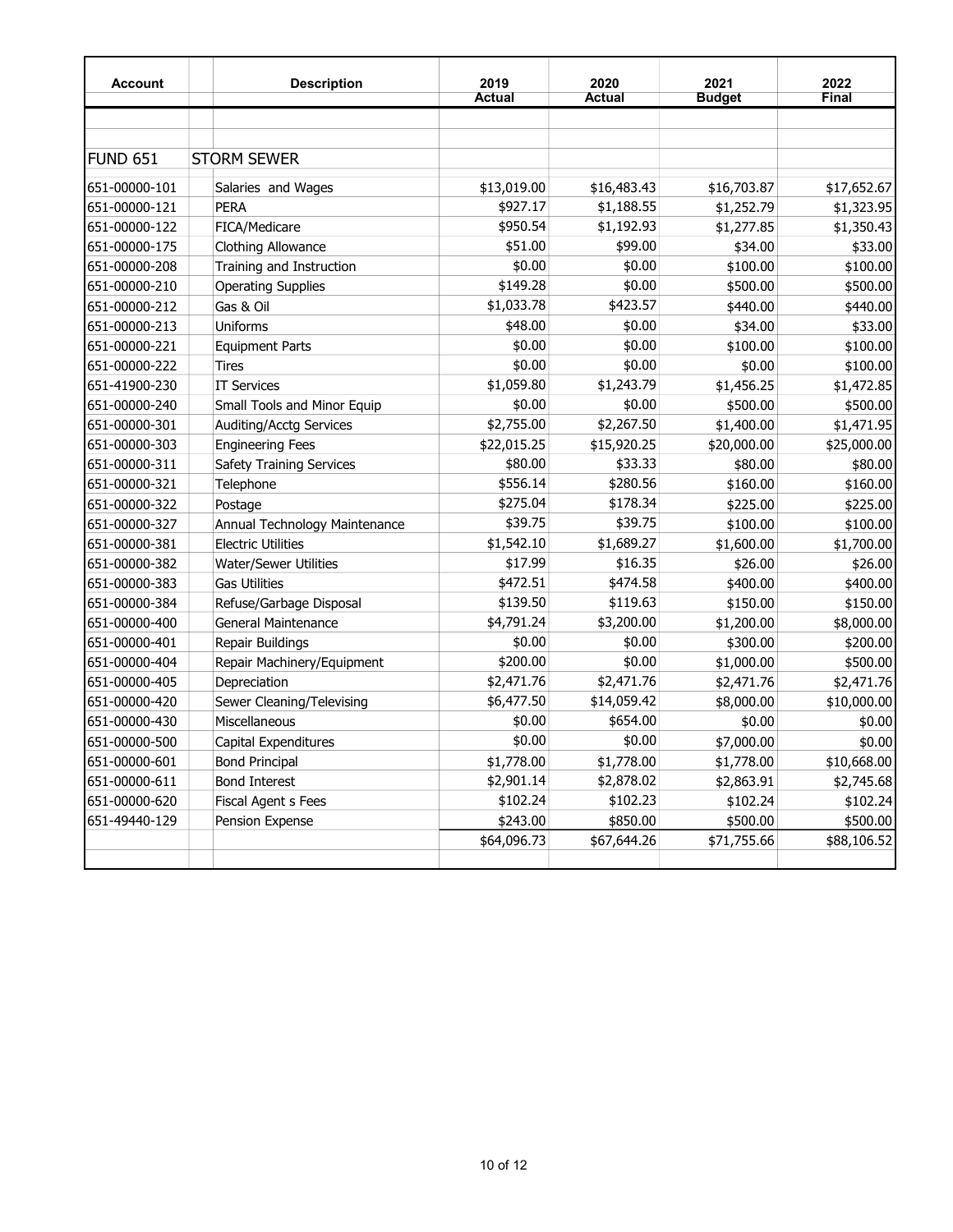| <b>Account</b>  | <b>Description</b>              | 2019<br><b>Actual</b> | 2020<br>Actual | 2021<br><b>Budget</b> | 2022<br><b>Final</b> |
|-----------------|---------------------------------|-----------------------|----------------|-----------------------|----------------------|
|                 |                                 |                       |                |                       |                      |
| <b>FUND 730</b> | <b>WATER FUND</b>               |                       |                |                       |                      |
| 730-00000-101   | Salaries and Wages              | \$68,048.56           | \$70,410.00    | \$71,748.83           | \$75,795.89          |
| 730-00000-121   | <b>PERA</b>                     | \$4,904.19            | \$5,090.03     | \$5,381.16            | \$5,684.69           |
| 730-00000-122   | FICA/Medicare                   | \$4,966.91            | \$5,076.80     | \$5,488.79            | \$5,798.39           |
| 730-00000-150   | Worker s Comp                   | \$451.54              | \$487.92       | \$560.00              | \$560.00             |
| 730-00000-175   | <b>Clothing Allowance</b>       | \$13.52               | \$445.52       | \$229.50              | \$222.75             |
| 730-00000-208   | Training and Instruction        | \$198.82              | \$0.00         | \$200.00              | \$200.00             |
| 730-00000-210   | <b>Operating Supplies</b>       | \$605.86              | \$332.42       | \$1,000.00            | \$1,000.00           |
| 730-00000-212   | Gas & Oil                       | \$2,066.62            | \$1,391.32     | \$2,470.00            | \$2,470.00           |
| 730-00000-213   | Uniforms                        | \$432.00              | \$0.00         | \$229.50              | \$222.75             |
| 730-00000-216   | Chemicals                       | \$10,130.88           | \$11,771.99    | \$15,000.00           | \$15,000.00          |
| 730-00000-217   | <b>Education Reimbursement</b>  | \$0.00                | \$0.00         | \$0.00                | \$0.00               |
| 730-00000-221   | <b>Equipment Parts</b>          | \$300.00              | \$183.22       | \$500.00              | \$400.00             |
| 730-00000-222   | Tires                           | \$0.00                | \$0.00         | \$0.00                | \$675.00             |
| 730-00000-228   | Gopher State One Call           | \$369.92              | \$351.68       | \$500.00              | \$500.00             |
| 730-41900-230   | <b>IT Services</b>              | \$2,119.60            | \$2,487.59     | \$2,912.50            | \$2,945.70           |
| 730-00000-240   | Small Tools and Minor Equip     | \$0.00                | \$0.00         | \$1,000.00            | \$1,000.00           |
| 730-00000-301   | Auditing/Acctg Services         | \$5,510.00            | \$4,535.00     | \$5,600.00            | \$5,800.00           |
| 730-00000-303   | <b>Engineering Fees</b>         | \$18,715.78           | \$12,542.05    | \$10,000.00           | \$15,000.00          |
| 730-00000-306   | <b>Water Testing</b>            | \$1,271.08            | \$1,245.00     | \$1,300.00            | \$2,500.00           |
| 730-00000-308   | <b>Consultant Fees</b>          | \$1,038.50            | \$0.00         | \$20,000.00           | \$0.00               |
| 730-00000-309   | EDP, Software and Design        | \$216.00              | \$216.00       | \$250.00              | \$250.00             |
| 730-00000-311   | <b>Safety Training Services</b> | \$320.00              | \$133.33       | \$320.00              | \$320.00             |
| 730-00000-321   | Telephone                       | \$1,951.01            | \$744.44       | \$1,080.00            | \$1,080.00           |
| 730-00000-322   | Postage                         | \$1,096.90            | \$1,095.22     | \$1,500.00            | \$1,500.00           |
| 730-00000-327   | Annual Technology Maintenance   | \$866.30              | \$1,188.30     | \$3,000.00            | \$2,500.00           |
| 730-00000-351   | Legal Notices Publishing        | \$683.12              | \$1,361.75     | \$700.00              | \$1,000.00           |
| 730-00000-361   | General Liability Ins           | \$610.00              | \$672.00       | \$700.00              | \$700.00             |
| 730-00000-381   | <b>Electric Utilities</b>       | \$3,855.38            | \$4,223.28     | \$4,210.00            | \$4,210.00           |
| 730-00000-382   | <b>Water/Sewer Utilities</b>    | \$80.64               | \$73.21        | \$175.50              | \$100.00             |
| 730-00000-383   | <b>Gas Utilities</b>            | \$1,181.42            | \$900.45       | \$1,620.00            | \$1,620.00           |
| 730-00000-384   | Refuse/Garbage Disposal         | \$626.65              | \$642.06       | \$675.00              | \$675.00             |
| 730-00000-400   | General Maintenance             | \$683.04              | \$9,214.12     | \$1,800.00            | \$13,000.00          |
| 730-00000-401   | Repair Buildings                | \$549.40              | \$298.54       | \$500.00              | \$500.00             |
| 730-00000-404   | Repair Machinery/Equipment      | \$4,387.54            | \$2,099.25     | \$4,000.00            | \$4,000.00           |
| 730-00000-405   | Depreciation                    | \$31,875.98           | \$36,115.14    | \$38,374.91           | \$36,115.14          |
| 730-00000-416   | <b>Equipment Rentals</b>        | \$0.00                | \$212.68       | \$0.00                | \$0.00               |
| 730-00000-430   | Miscellaneous                   | \$1,690.73            | \$1,775.40     | \$2,000.00            | \$2,000.00           |
| 730-00000-433   | Dues and Subscriptions          | \$318.00              | \$166.00       | \$275.00              | \$200.00             |
| 730-00000-500   | Capital Expenditures            | \$4,813.70            | \$0.00         | \$0.00                | \$0.00               |
| 730-00000-601   | <b>Bond Principal</b>           | \$25,000.00           | \$25,000.00    | \$25,000.00           | \$25,000.00          |
| 730-00000-611   | <b>Bond Interest</b>            | \$6,762.00            | \$6,012.00     | \$5,550.00            | \$4,750.00           |
| 730-00000-620   | Fiscal Agent s Fees             | \$230.00              | \$190.00       | \$230.00              | \$230.00             |
| 730-49440-129   | Pension Expense                 | \$1,206.00            | $-$ \$4,494.00 | \$3,000.00            | \$2,000.00           |
|                 | <b>Total Water Fund</b>         | \$210,147.59          | \$204,189.71   | \$239,080.69          | \$237,525.31         |